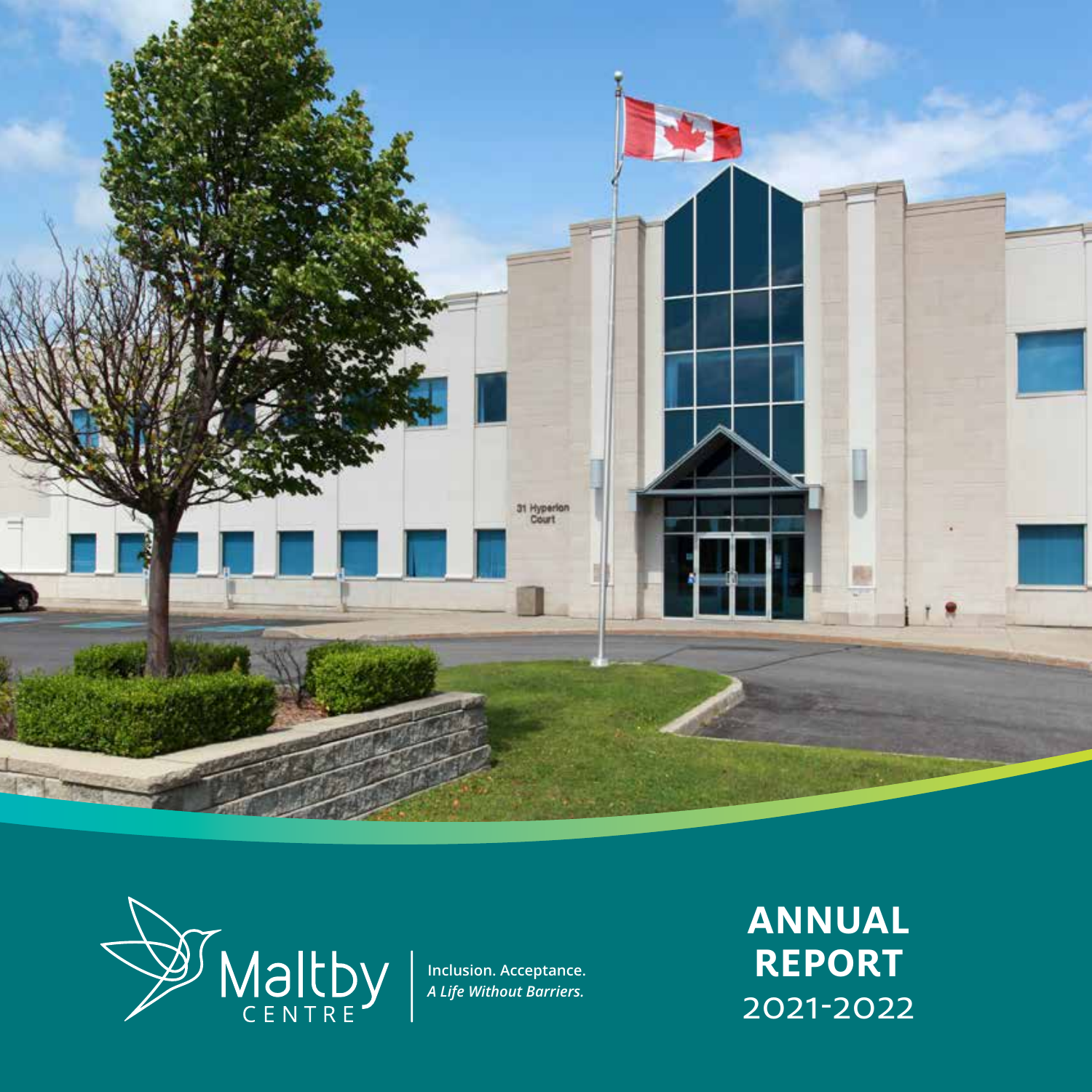

The Maltby Centre team has accomplished much in the last year. We're grateful for all of the people who made it happen – our Board of Directors, staff, clients, volunteers, partners and others. Our clients and their families have been instrumental partners as we navigated organizational change and started the long road of pandemic recovery. Our success during this second year of the COVID-19 Pandemic has been because we worked together for the good of the children and youth we serve and for the KFLA community. The results are in the pages of this report. Take a look.

To say this year has been busy is an understatement. Once again, we have had to be nimble in adapting what we do to the demands of the changing environment in which we work. COVID-19 continues to be a major challenge, but so, too, have been transformations in practice, organization, funding and more. The key to our success has been our passion for our work and compassion for the people we serve. This will never change.

This is our second report to the community featuring our Strategic Plan, which we introduced last Fall. You'll see that we have used it extensively in this report both to organize what we're reporting but also to explain how what we do fits into the overall strategic picture for the organization. There's no doubt that the Strategic Plan is a living document at Maltby Centre. Our staff and volunteers are working on making it a reality. And we hope that clients, partners and the community are noticing the positive changes underway. This is a work in progress, but this report shows that we're on the right track.

We invite you to join us in our work. You can volunteer for our family or youth advisory committees. Or you can join our Board of Directors as we recruit new members. You can help us advocate for the people we serve on social media. Join the conversation on our Facebook, Instagram, Twitter and LinkedIn pages. Visit us at our website to know more about us. Finally, you can also donate to us – we are a registered charity.

Sincerely,

**Suzanne Geoffrion Karen Fleming**  Board Chair Executive Director

# **Welcome to our 25th Annual Report**

## **Welcome Land Acknowledgement**

We acknowledge that Maltby Centre is situated on Traditional Lands of Anishinaabe and Haudenosaunee. We are grateful to be able to live, work, play and support our community on these lands.

### **About Maltby Centre**

For more than 25 years, the Maltby Centre has been providing mental health and autism services to children and youth in KFLA. We are the lead agency for child and youth mental health in Kingston, Frontenac, Lennox & Addington. We work with clients at one of many Maltby campuses, in their homes, in schools or in other community locations. We work closely with numerous partner agencies to ensure successful service navigation. Maltby Centre is committed to client-centered service and works closely with our clients and families to tailor service for each client to ensure that we are supporting positive change in their lives. We are committed to making a difference and changing lives for those with mental health and autism needs locally, regionally and across Ontario through collaborative and integrated leadership. Our services are designed to give each child, youth, and family the opportunity to thrive and reach their full potential.

Maltby Centre was originally established as Pathways for Children & Youth in 1996. In 2018, the organization was renamed Maltby Centre in honour of the founding director, JoAnne Maltby, who was an incredible advocate for children and youth. Today, Maltby Centre still operates under JoAnne's vision and strives to create possibilities for change in young people's lives.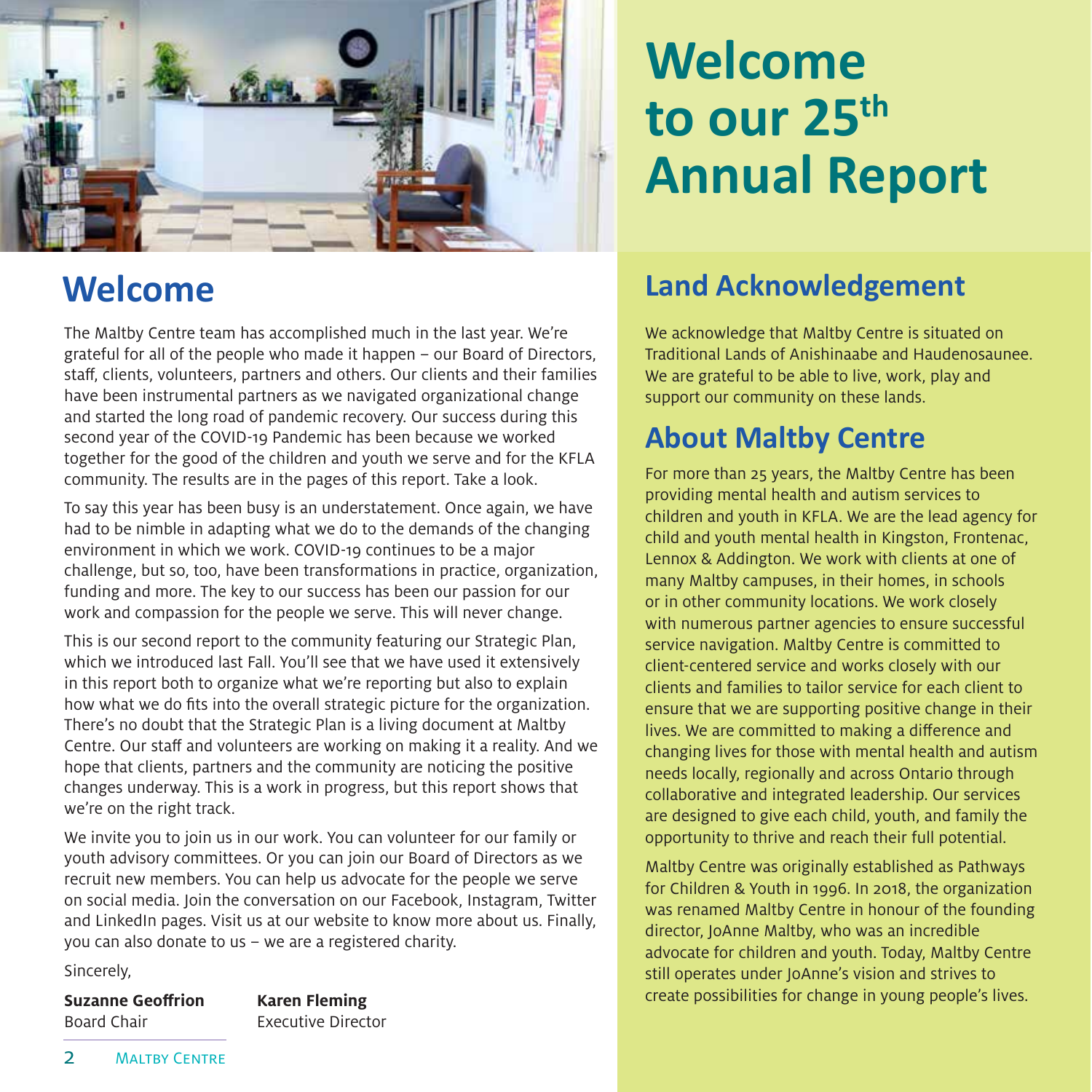

### **MISSION**

Making a difference. Changing lives. Creating healthy communities.

Maltby is uniquely positioned to create passion and excellence in the services we provide to our clients. We will continue our efforts to provide innovative, relevant and impactful programming, and support our families and care supporters through collaboration and knowledge mobilization. We see our role as one of bringing system level change to the Child and Youth Mental Health and Autism Spectrum Disorder landscape in Ontario. We want to empower and support children and youth and those that support them in their journey, so that they feel that they make a difference, and that they have changed their life and ultimately helped in the creation of a healthy Ontario.

### **VISION**

Inclusion. Acceptance. A Life Without Barriers.

Our vision speaks to our desire to transform and enhance the Child and Youth Mental Health and Autism Spectrum Disorder landscape in Ontario. We are successful when we provide an equitable and accessible space and expand our reach to advance efforts to revolutionize Child and Youth Mental Health and Autism Spectrum Disorder.

### **VALUES –** *ICARE*

- **Inclusive**
- **Compassionate**
- **Accountable**
- **Respect**
- **Excellence**

Our values represent the culture, norms, and attitudes that we want to see reflected throughout our workplace. Our goal is for each individual who represents Maltby to live and breathe these values, through our everyday interactions and our collective work. Together, we will live these words through our actions.

### **STRATEGIC PLAN PILLARS**

#### #1: Access

Provide the right supports and services at the right time and in the right place.

#### #2: Inspired people

Be a competitive practice destination and a recognized community care employer of choice.

#### #3: Operational Excellence

Deliver quality, efficient and effective systems and services that demonstrate a clear, positive impact for our diverse Mental Health and Autism Spectrum Disorder clients.

#### #4: Partnerships and System Integration

Continue to build exceptional partnerships to create a thriving, high performing care delivery system for Mental Health and Autism Spectrum Disorders in the region and beyond.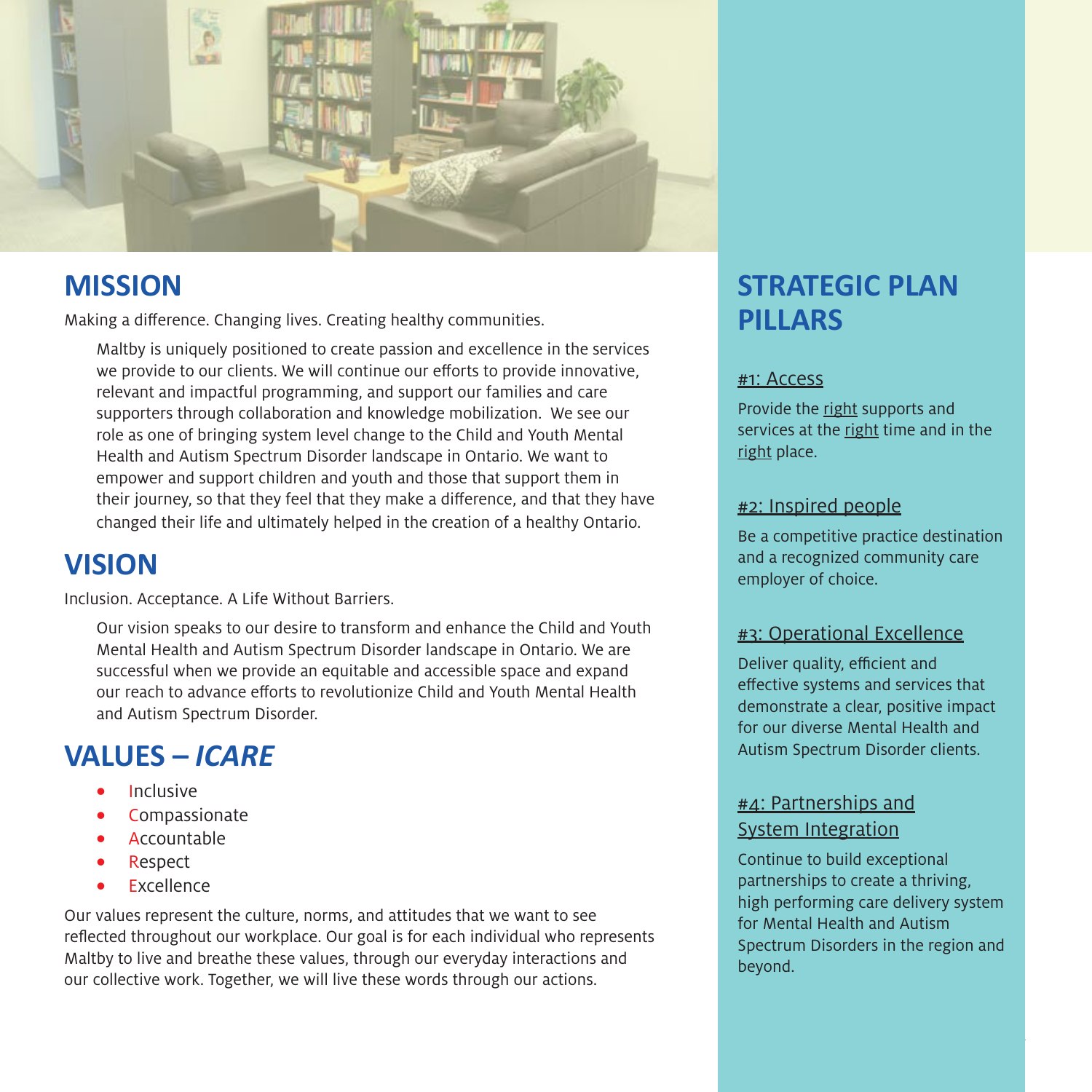

### **Board of Directors 2021-2022**

**President** Suzanne Geoffrion

**Vice-President & Treasurer** Sheila Kingston

**Secretary** Chris Herron

#### **Directors**

Shalome Andrade Jacquie Costron Rasha Fahim Julian Oliver Stacey Roques

### **Our Partners**

**Funders:**

Ministry of Children, Community and Social Services Ministry of Health RBC United Way of KFL&A

#### **Core Service Providers:**

Counselling Services of Belleville and District Lanark Community Programs Youth Diversion

#### **Partners**:

Addictions & Mental Health Services KFLA Algonquin & Lakeshore Catholic District School Board Boys and Girls Club of Kingston Children and Youth Services Planning Committee Children's Hospital of Eastern Ontario Children's Mental Health Ontario Family and Children's Services of Frontenac, Lennox, and Addington KFLA Public Health Kids Inclusive Kingston Community Health Centre Kingston Health Sciences Centre Kingston Interval House

Land o Lakes Community Services Lead Agency Consortium Ontario Lennox & Addington Resources 4 Children Limestone District School Board Napanee Community Health Centre Napanee Interval House Napanee Youth Hub One Roof Queen's University Resolve Counselling Rural Frontenac Community Services South East Local Health Integration Network St. Lawrence College The New Mentality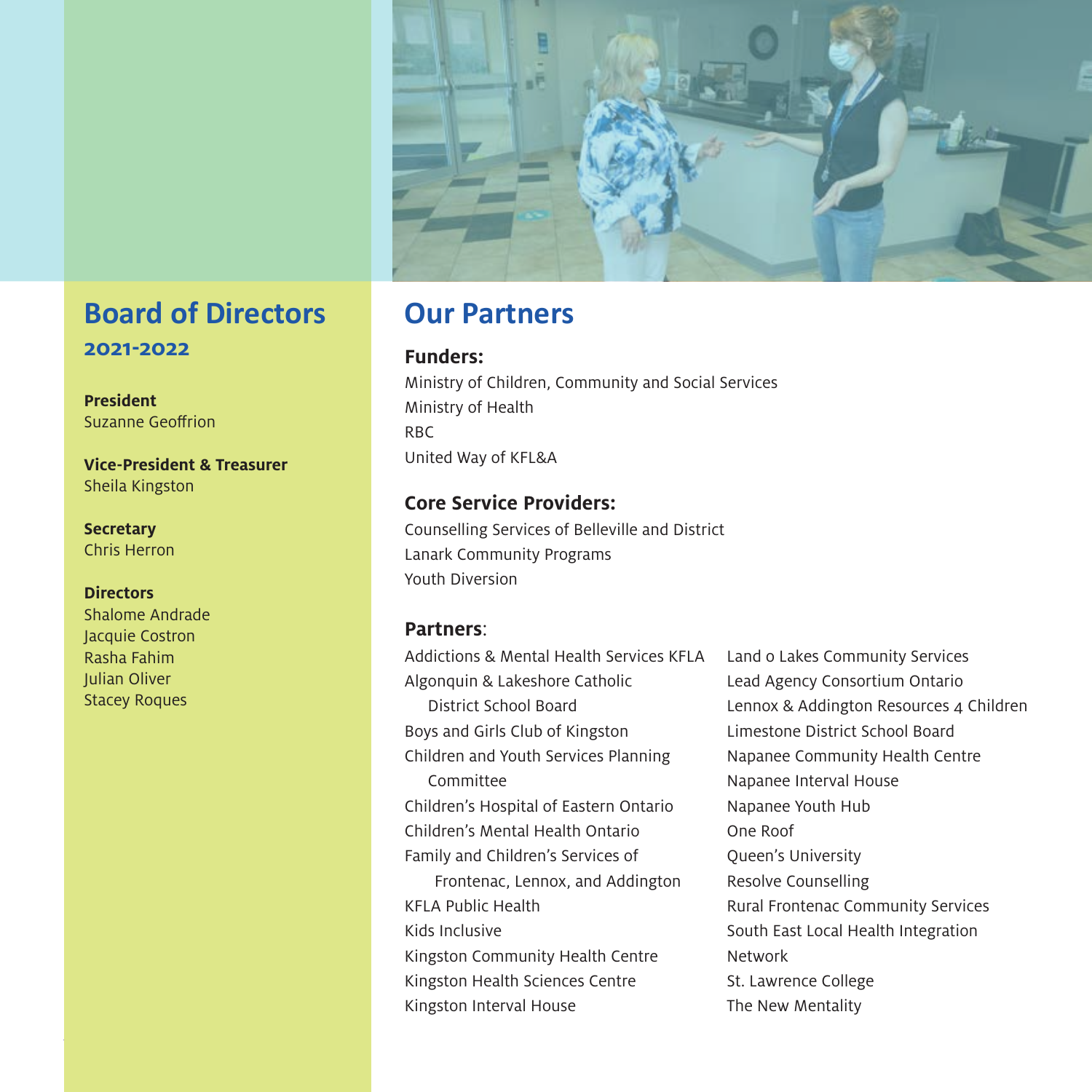### **Year in Review**

This second year of the COVID-19 Pandemic has been a busy one. Once again, we have had to adapt to meet changing demands, including adapting services to be delivered virtually as well as keeping in-person services safe. Like last year, the work of our staff and volunteers in making these changes has been outstanding. As COVID-19 restrictions have eased, we continue to adjust what we do and how we do it to ensure our clients are getting the best possible service. Here are some highlights from the 2021-2022 year based on the four pillars of our Strategic Plan.



#### **Access**

#### **Provide the right supports and services at the right time and in the right place.**

**Donation for Youth Counseling Access:** Maltby Centre was awarded \$100,000 over two years from RBC and an additional \$20,000 from the United Way of Kingston, Frontenac, Lennox and Addington to launch a walk-in mental health program for youth ages of 18 - 24 years. This will provide immediate access to mental health counseling.

**Increase in Mental Health base funding**: Our base funding from the Government of Ontario for mental health services was increased by five percent, allowing us to hire an additional three psychotherapy staff.

**Tyler Lambert Memorial Fund:** The family and friends of Tyler Lambert established a memorial fund for Maltby Centre to support sports program registration and equipment for our clients, many of who would be otherwise unable to access these services. They have so far donated \$20,000.

**Recruitment of Indigenous Mental Health Therapist:** We have posted a new position of Indigenous Mental Health Therapist.

Recruitment efforts are ongoing. This position will allow Maltby Centre to expand its culturally appropriate services.

**OAP Workforce Capacity Fund Service Provider Expansion Stream**: Maltby Centre was successful in receiving a time-limited grant through the Ontario Autism Program Workforce Capacity Fund. This will permit the hiring of a full-time permanent Speech Language Pathologist and a full-time permanent Intake Coordinator to expand our autism services.

**Project ImPACT:** Maltby Centre was awarded Lead Agency status in the East region of Ontario for the Caregiver-Mediated Early Years program, delivering Project ImPACT. It teaches parents strategies to help their children develop social, communication, imitation and play skills during daily routines and activities.

**Clinical Redesign Update:** Maltby Centre is moving towards better integration of autism and mental health services. This not only aligns with the provincial government's vision but also further advances on our commitment to create a service environment that is accessible, effective, safe, evidence-based, innovative, inclusive and collaborative. The redesign will see programs and services from both departments placed into six new portfolios.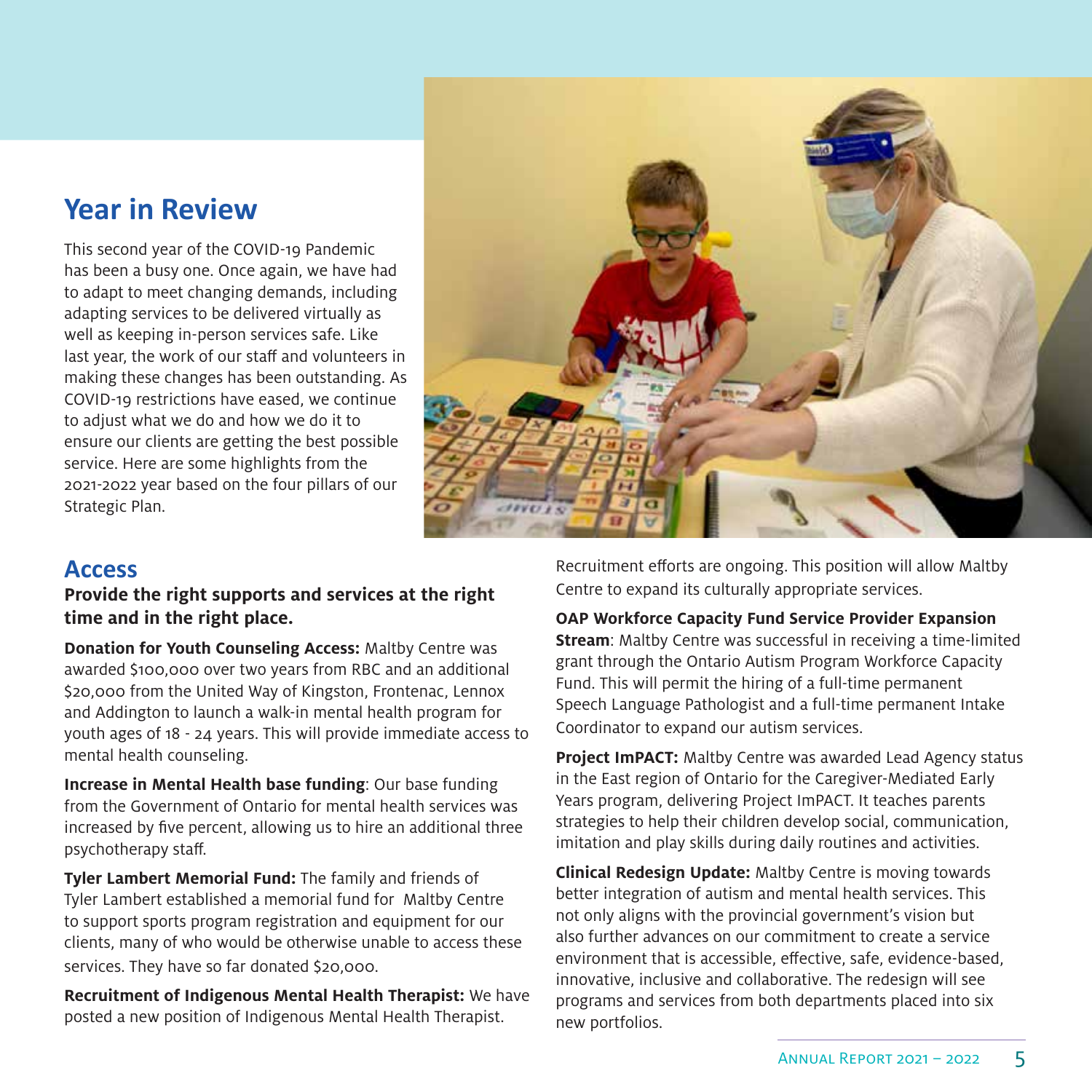### **Inspired People**

**Be a competitive practice destination and a recognized community care employer of choice.**

**Vaccination Policy**: Maltby Centre implemented a COVID-19 vaccine policy. One hundred percent of Board members and staff are now fullyvaccinated.

**N95 Mask Fit Initiative:** All staff members were fitted for and equipped with N95 masks to meet Public health COVID-19 safety requirements.

**New Collective Agreement:** Management and our union, OPSEU 460, reached a new, threeyear Collective Agreement in July 2021. It was ratified on August 10, 2021.

**Pay Equity:** Maltby Centre undertook a Job Evaluation project to ensure pay equity for staff. The project was completed in Fall 2021.

**Psychological Health and Safety in the Workplace:** Maltby Centre conducted a survey to help create a positive work culture. The results will increase employee engagement, provide an inclusive workplace culture, allow for creativity and ideas, improve employee well-being, reduce turnover, and increase team performance.

**Customer Service:** Maltby Centre began working the Mendicant Group to improve customer service and improve the impact of our work on our clients.

**United Way Campaign:** Our annual 2021 staff campaign for the United Way doubled our contribution from the year before. We're proud to be supporting other charities across Kingston, Frontenac, Lennox and Addington.

### **Operational Excellence**

**Deliver quality, efficient and effective systems and services that demonstrate a clear, positive impact for our diverse mental health and autism spectrum disorder clients.**

**Implementation of Strategic Plan:** Our new strategic plan was launched in Fall 2021. Since then, we have continued to map out the details of plan and measure the impact on our work.

**Accreditation**: In May 2021, Maltby Centre received a four-year accreditation from the Canadian Centre for Accreditation by achieving all 70 mandatory standards in both organizational and mental health service modules, as well as all 32 Leading Practice Standards. We became the first organization to undertake accreditation using CCAs new accreditation format.

**Review of Policies**: We launched a systematic review of all policies to ensure they are current, reflect our commitment to diversity, include all necessary procedures and are consistent in formatting and presentation. This will also well-position the organization for our next accreditation.

**Balanced Scorecard:** The scorecard – our main performance measurement – was revised in Summer 2021 to provide a more comprehensive review of client feedback.

**New Website:** Maltby Centre is currently working with a website design firm, Arrivals & Departures, to build a new website to meet the needs of our clients, staff and Board members. Work is already underway, and the site is scheduled to be launched in the Fall of 2022.

**Decision-Making Framework:** Our Board approved a Corporate Decision Making Framework to enable Maltby Centre to address complex and challenging issues in a comprehensive and logical manner. The intent is to stimulate discussion amongst decision makers in the context of Maltby Centre's Mission, Vision and Values.

**QUEST:** Maltby Centre was one of ten agencies from across the province chosen for the Quality Improvement program, called QUEST. We received coaching supports to identify our current strengths and areas for growth. These will assist in the development of a plan to guide quality activities and create a continuous culture of improvement.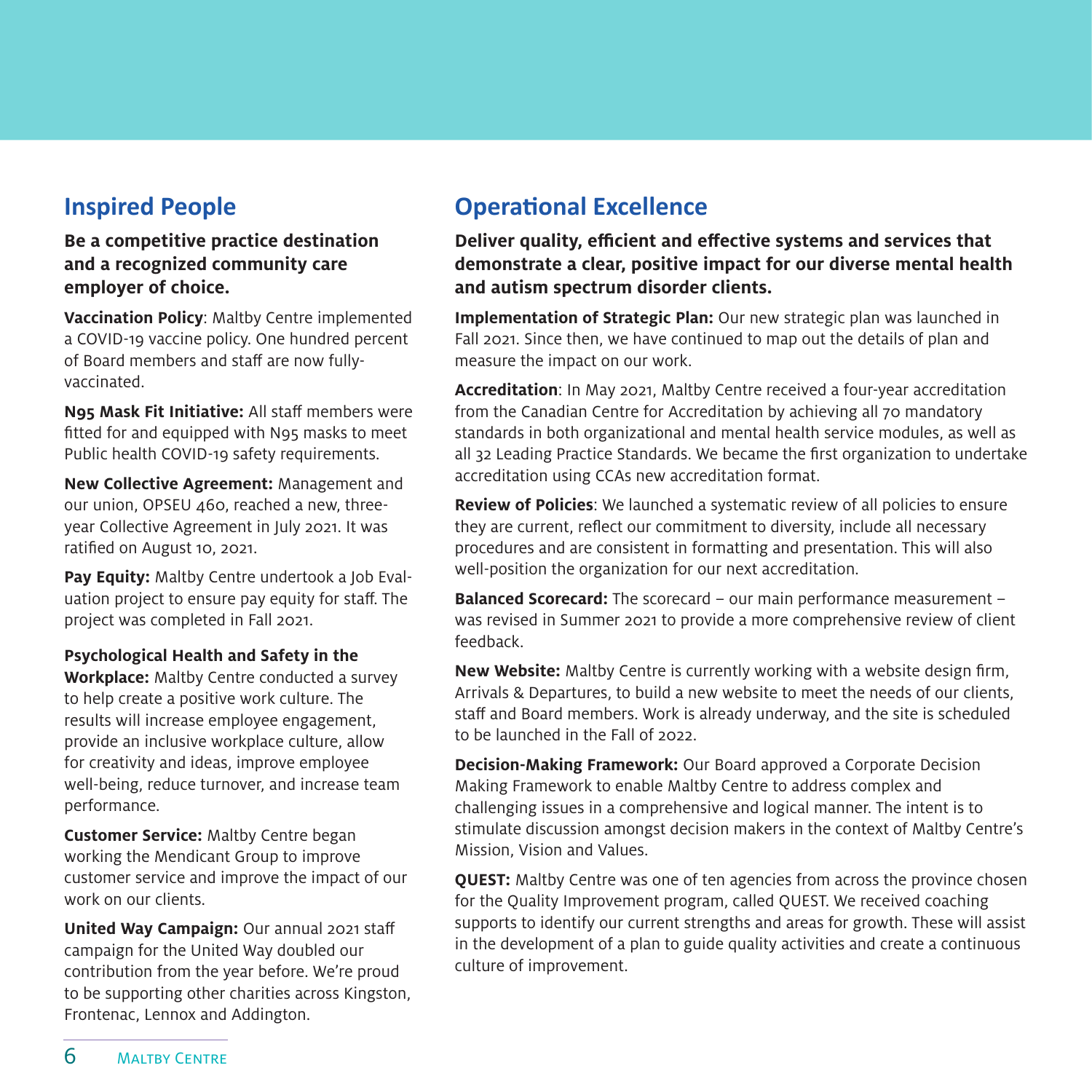

### **Partnerships and System Integration**

**Maltby Centre will continue to build exceptional partnerships to create a thriving, high performing care delivery system for mental health and autism spectrum disorder in the region and beyond.** 

**New Psychiatrist.** Dr. Tatiana Valverde, a child and adolescent psychiatrist from the Department of Psychiatry at Queen's, began providing on-site consultations and assessments to our clients starting in November 2021.

**Vaccine Clinics:** We organized a COVID-19 vaccine clinic in conjunction with Kingston Frontenac Lennox and Addington Public Health in February, 2021 at our Kingston and Sydenham offices.

**CARIBOU Project**: Maltby Centre was a participant in the *Care for Adolescents who Receive Information 'Bout Outcomes* mental health program, called CARIBOU. This is a depression treatment pathway developed through the Centre for Addition and Mental Health with support of Sick Kids. It will provide training and support for our mental health staff.

**Partner Connections:** We now have Maltby Centre managers assigned to work with the Kingston Sexual Assault Centre and Kingston, Frontenac, Lennox and Addington Healthy Babies, Healthy Children.

**Community Outreach and Support Team:** Maltby Centre has joined with the Kingston Police in their COAST program to support individuals who come into contact with law enforcement and who require mental health support.

**Children's Healthcare Canada**: Maltby Centre joined the Children's Healthcare Canada – a national advocacy organization for children's health – as a partner agency.

**Children's Mental Health Ontario:** CMHO asked our front-line staff to work with them in developing brief parent education videos for their library.

**Kingston Frontenacs:** Maltby Centre worked with the Kingston Frontenacs hockey team to purchase a block of tickets for our clients. We also participated in the Frontenacs' Autism Awareness game by staffing a Maltby Centre service information booth.

### **Leadership Development**

An important part of the *Inspired People* pillar in our Strategic Plan is the commitment that we will invest in our staff, ensuring they have the training and development needed to succeed. This year, we've put a lot of emphasis on leadership development. This includes important Equity, Diversity, and Inclusion training (mentioned above) but also learning related to change management, customer service, organizational design, and more. We believe that great organizations require great leaders.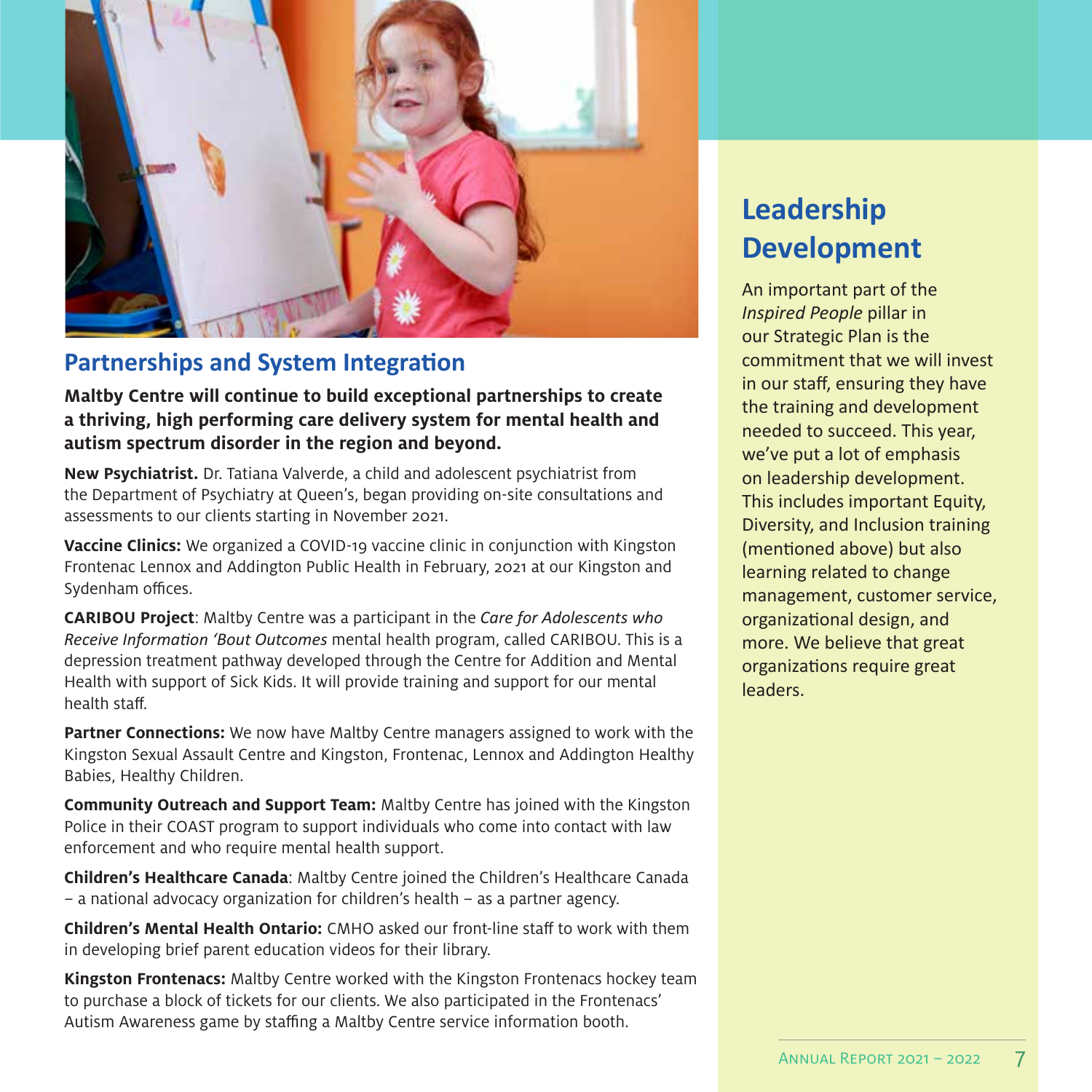### **Equity, Diversity, and Inclusion**

We made Equity, Diversity, and Inclusion a priority this year. In Spring 2022, all our staff and our Board took part in Cultural Fluency training with Dr. Nouman Ashraf. The training deepened our knowledge of how institutional commitment to equity connects with daily roles and responsibilities. It also covered how to enhance governance practices and further a culture of inclusive debate and reflective practice in service of our Mission, Vision and Values. Our Senior Leaders also took anti-black racism training with Dr. Notisha Massaquoi in August of 2021. Mohawks of the Bay of Quinte also delivered Indigenous cultural training to our staff and Board, including the history of their First Nation and their plans for the future. We also have required staff to take San'yas Indigenous Cultural Safety Training program. Starting in the Spring of 2022, we started asking staff and members of our Board to complete the LGBT2SQ Foundations Course offered through Rainbow Health Ontario. Going forward, we have also committed to forming a new EDI Committee in Fall 2022 to help guide us on our journey.

Maltby Centre has signed onto the Kingston Workplace Inclusion Charter which was created to support the City of Kingston's Workforce & In-migration Strategy for the community. The Charter is a framework that promotes employment practices and provides strategies that will improve inclusion, diversity and equity in the workplace. As a Charter Member, Maltby Centre will have access to a number of supports including:

- An assessment process that helps identify key opportunities and areas for improvement
- An action plan, developed with organizational priorities in mind and with tangible benchmarks that the organization can work towards
- Access to trained Inclusion Coaches to implement meaningful workplace changes to improve inclusion
- Public recognition

We have also revised our job postings to include a statement about our commitment to the principles of equity and diversity in the workplace and the recognition of the value that diverse employees bring to the programs and services offered to children and youth in our community. Through this change we hope we will strongly encourage applications from equity seeking communities.

Finally, we have started revising the type of staff demographic information we collect to include diversity information. This will allow us to determine just how representative our staffing complement is in relation to the community we serve.



### **Bringing our Values to life**

With the launch of Strategic Plan in Fall 2021 we worked at mapping out our Values, which we call ICARE – *Inclusion, Compassion, Accountability, Respect and Excellence*. A group of staff from across the organization collaborated on this work from September to December, 2021. The outcome was a framework that represents the culture, norms and attitudes to be reflected throughout our work, workplace and our caring/service environments.

#### **Inclusion**

Intentionally exhibit actions that contribute to Maltby's commitment to provide an open and non-judgmental atmosphere, which encourages and supports diversity, equality, equity, collaboration, access, participation and community.

What Inclusion looks like at Maltby

- Active listening
- Creating a sense of belonging
- Embracing diversity
- Access to learning and development

#### **Compassion**

Explicitly demonstrating concern for each other, the people we serve and the community to help support them making a positive difference.

What Compassion looks like at Maltby

- Encouraging others
- Demonstrating caring
- Seeking to alleviate suffering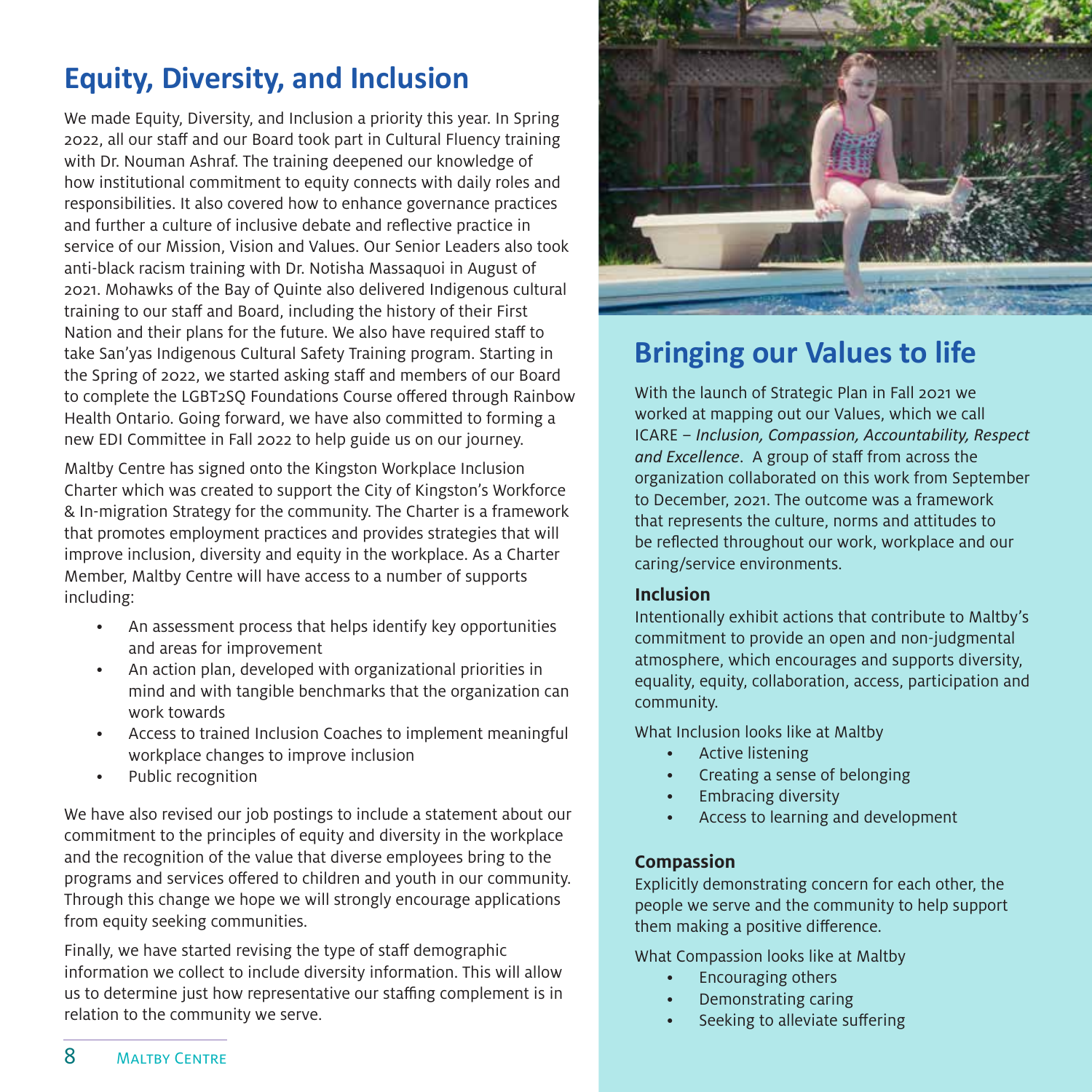#### **Accountability**

Accept responsibility for actions.

What Accountability looks like at Maltby

- Problem solving
- Recognition and feedback
- Asking for help when needed

#### **Respect**

Demonstrating a high value for the needs and views of those we serve, work with and for our community.

What Respect looks like at Maltby

- Listening to understand
- Expressing gratitude
- Being a team player
- Nurturing the environment
- Kindness

#### **Excellence**

Being constantly in pursuit of the highest quality of service, interactions and care for those we serve and work with.

What Excellence looks like at Maltby

- Creating a collaborative environment
- Having common goals
- Being timely in our communication
- Fostering an innovative environment

### **Research**

The Maltby Centre Research Ethics Committee was established in Fall 2020 and is comprised of Maltby Centre staff, members of our Family Advisory Committee, members of our Youth Advisory Committee, a member of the KFLA legal community, and we currently still searching for a member from the local academic community. The Research Ethics Committee meets monthly to discuss research related issues. It reviews, approves, or denies requests for research at Maltby Centre. In the fiscal year 2021-2022, the following research activities occurred at Maltby:

- Maltby participated in advertising six external research projects
- Maltby engaged as a partner in two on-going projects (CARIBOU and ASQ Database through Kids Brain Health Network)
- We communicated with one outside researcher looking for information
- A student volunteer supervised by our staff wrote a research paper about single session intervention for high-functioning youth with an autism spectrum disorder and emotional regulation challenges

### **FAC**

The Family Advisory Committee (FAC) has been busy this year. They consulted on a broad range of policies and agency initiatives, providing their unique perspective on how Maltby can provide exceptional service in both mental health and autism. The committee consulted on more than 20 issues or policies. They were an important part of the construction of our Strategic Plan and the development of our ICARES values initiative. They provided key feedback and were part of the rollout of both initiatives. The autism team came to talk to them about family and peer mentorship foundational services and collected feedback to take back to the department. The committee made recommendations that the agency consider providing groups related to ADHD. Children's Mental Health Ontario asked FAC for feedback about whether there was a need for a local youth Peer Support committee. Our People Services team asked FAC for feedback on the development of our new staff recognition program. Members of the committee took part in a number of training opportunities, including Quality Assurance LEAN White Belt and Equity, Diversity and Inclusion training. The past year was also a transitional year for FAC. Several of the original committee members moved on after providing dedicated service over the past several years and the Committee welcomed several new members. We're grateful for all the hard work and commitment from our Family Advisory Committee.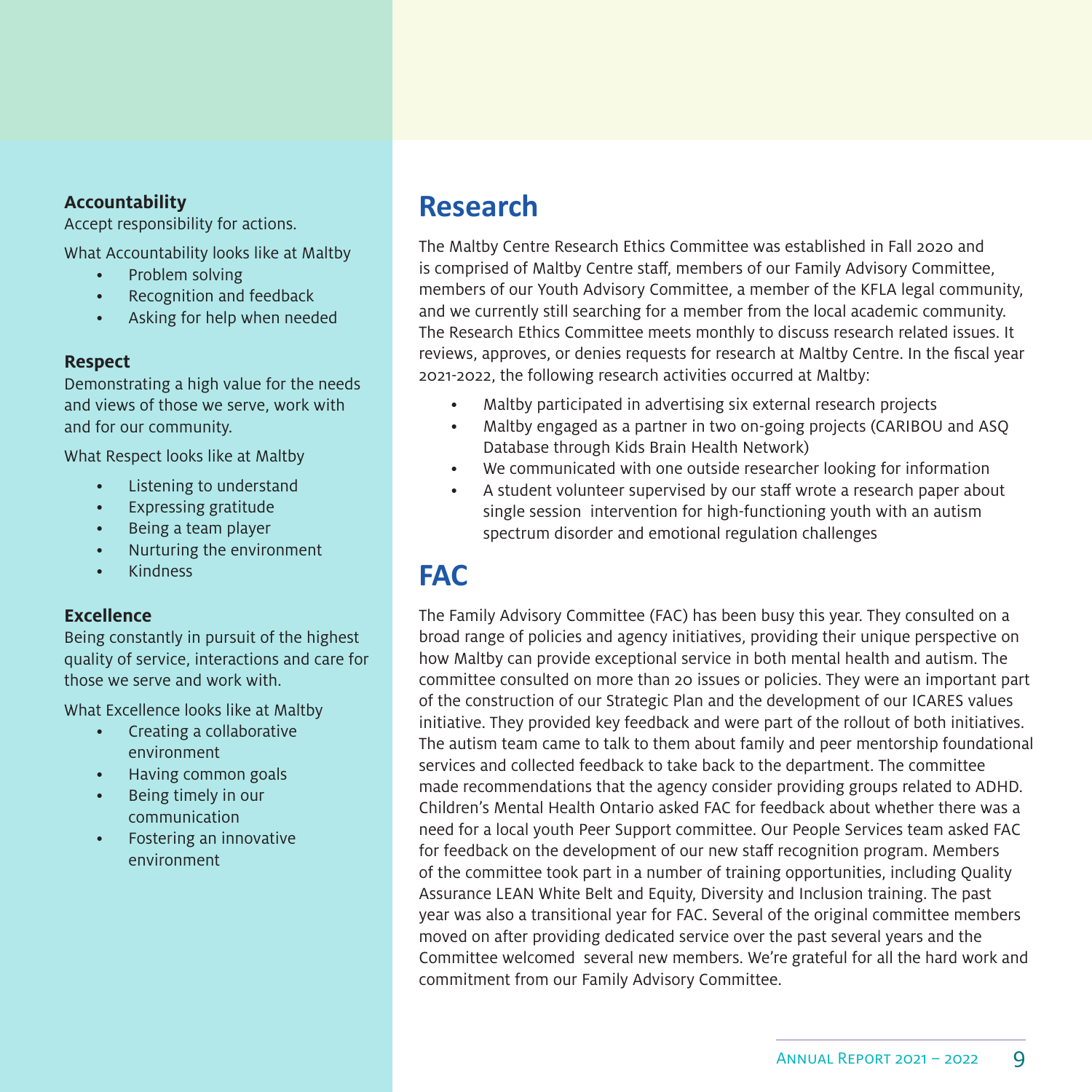### **Youth Advisory Committee**

Our Youth Advisory Committee, called YAC, plays an essential role in helping us achieve our Mission, Vision and Values. They are a group of youth between the ages of 13 and 24 who share their experience and passion with us to benefit our work, clients and the community.

One of the key functions of the Committee is to work with staff to advocate for the children, youth and families we serve and help plan, evaluate and improve services and programs. This year, the Committee has been involved in a variety of discussions and has provided valuable feedback on our Strategic Plan and ICARE Values, Mental Health Walk-in Clinic, the Quality Improvement committee, the staff Service Excellence Recognition Program and the construction of our new website. Our YAC has also been active in the community making presentations to schools along with our staff.

This year, they worked together with our partners at the One Roof youth community centre to sponsor a talk by youth mental health advocate Francis Arevalo for Mental Health Week in May 2021.

The Committee also worked with QuARMS program at the Queen's University School of Medicine to create two projects. The Dandelion Allyship is a new website designed to improve



understanding and acceptance of LGBTQ2S+ individuals and to promote positive mental health for them and their community. You can find more about it here: https://www.dandelionallyship. com/. Together, they also hosted Breaking the Silence youth conferences in March 2022 that included information and discussion on anxiety, depression, and more.

Our YAC provides input on agency policies ensuring that they are youth friendly. The have also been committed to posting messages on our social media with the goal of supporting youth with mental health concerns.

### **Our Financial Numbers** Year end Income Statement For the year ended March 31, 2022

*NOTE: To access our Audited Financial Statements please visit our website at MaltbyCentre.ca*

| <b>REVENUE</b>                                | \$         | %     |
|-----------------------------------------------|------------|-------|
| Government of Ontario Funding                 | 16,535,382 | 95%   |
| Recoveries and Other Revenue                  | 791,019    | 5%    |
| <b>TOTAL</b>                                  | 17,326,401 | 100%  |
|                                               |            |       |
| <b>EXPENDITURES</b>                           | Ś          | %     |
| Staff Salaries, Benefits, Training and Travel | 10,997,426 | 63%   |
| <b>Client Services</b>                        | 3,926,689  | 23%   |
| Program Costs                                 | 123,883    | $1\%$ |
| <b>Building Occupancy</b>                     | 960,188    | 6%    |
| Administration, Office & IT                   | 1,314,302  | 8%    |
| <b>EXPENDITURES TOTAL</b>                     | 17,322,488 | 100%  |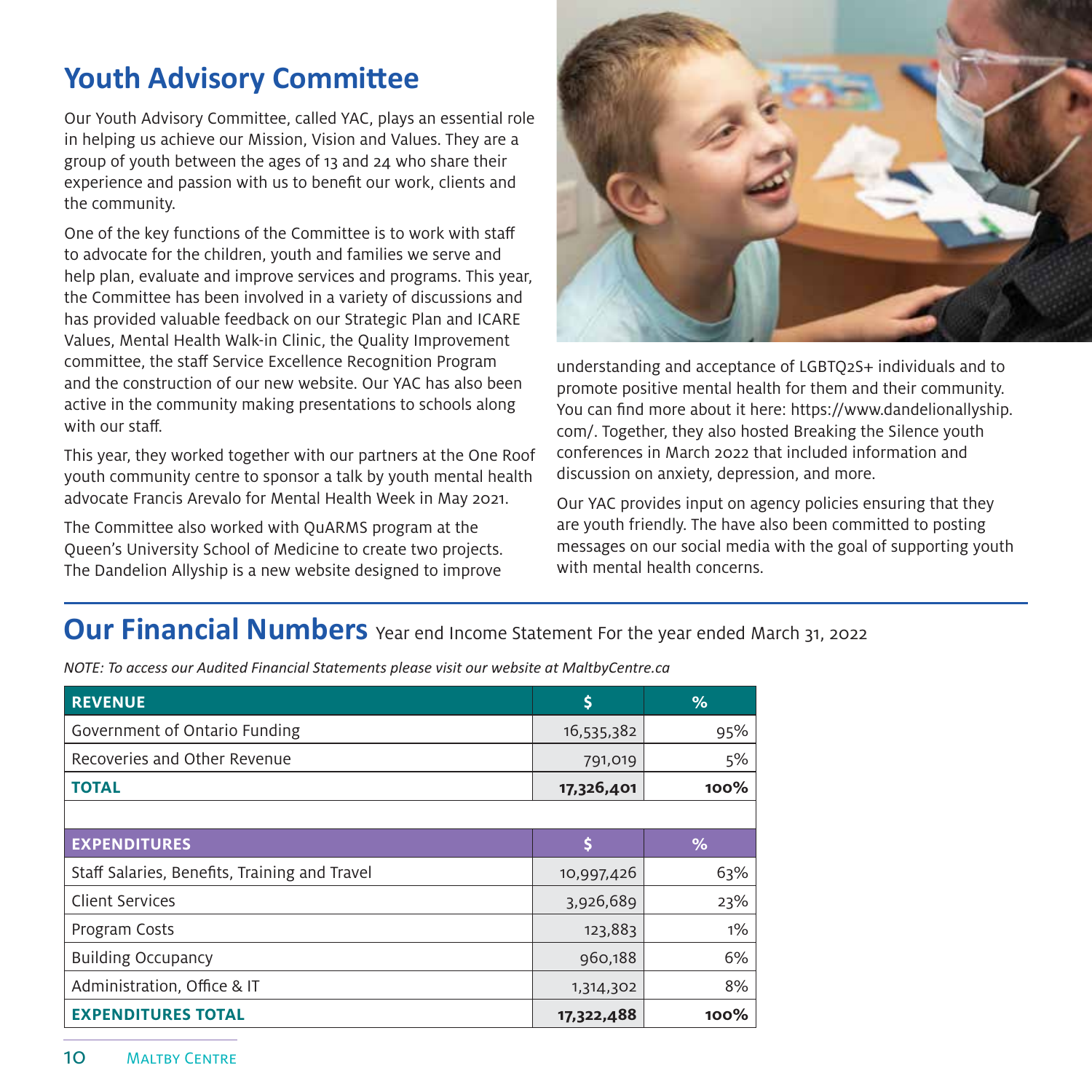